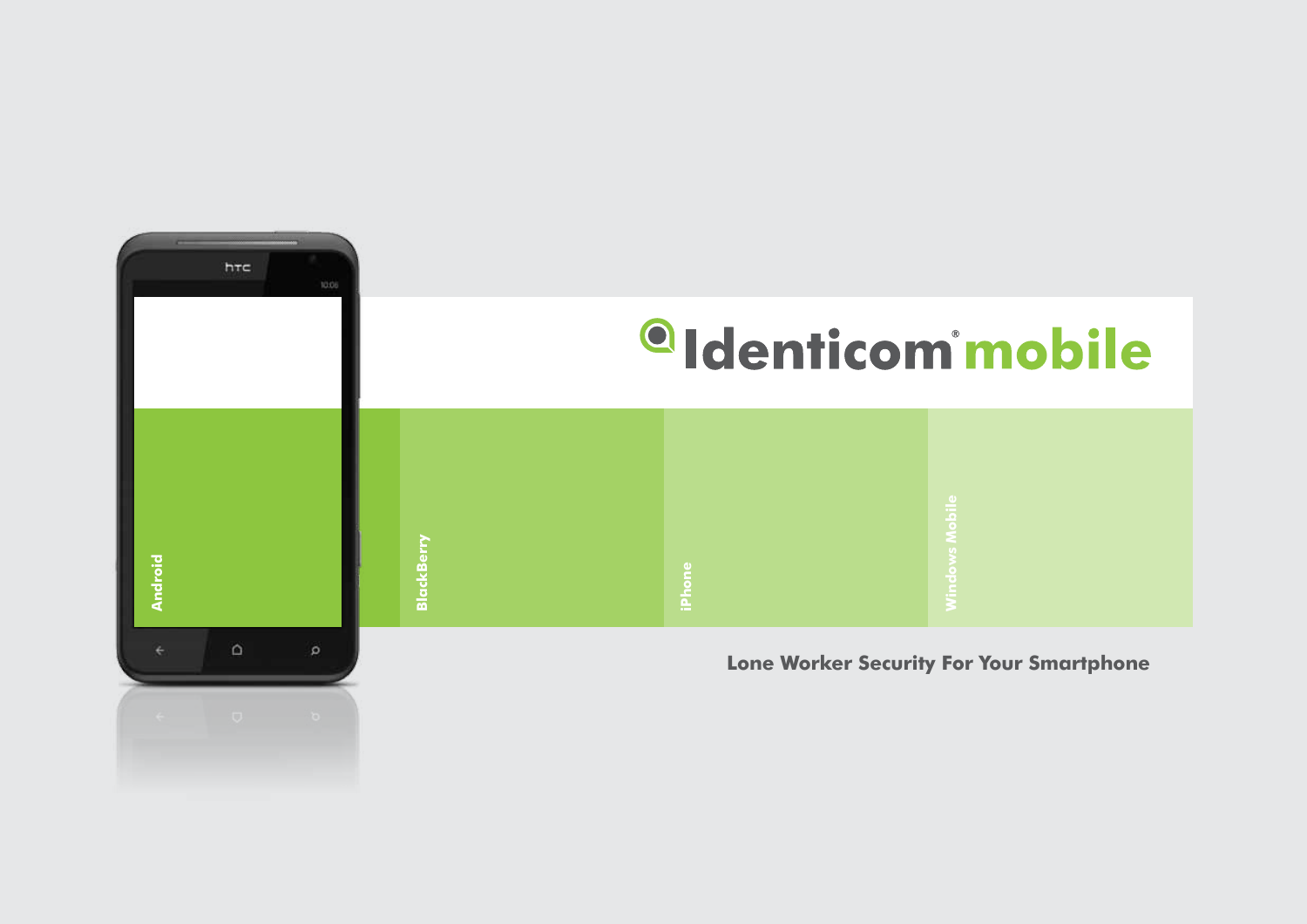# **The smart way to protect lone workers exposed to infrequent risk.**

The Health and Safety Executive (HSE) define lone workers as those who work remotely or 'outside of close or direct supervision'. Lone workers, like all employees are owed a duty of care by their employers. Should employers fail to make provision for the safety of staff then a number of possible negative outcomes can occur.

<sup>o</sup>Identicom mobile

Taking precaution against physical injury sustained through an accident or an abusive situation is a consideration for people working alone. In addition, workers that feel isolated or uncared for are more likely to suffer stress which can lead to illness. All of the aforementioned risks can lead to a range of costs to a business such as lost productivity, higher levels of sick pay, temporary or replacement staffing costs and lost management time – all of which erode profit.

Due to the increasing popularity of smartphones, Identicom mobile was created for lone workers who face risk on an infrequent basis and can integrate with smartphones and rugged PDA's for ease of use where it is necessary for the user to carry a single device. Connexion2 developed Identicom mobile specifically for use by lone workers with a risk profile that may not warrant a dedicated lone worker device but where the worker is able to utilise a smartphone based application.

There are an estimated four million lone workers in the United Kingdom completing a wide range of activities as part of their job roles. Tens of thousands of these lone workers are attacked in the UK every single year whilst other workers are potentially at risk of slips, trips and falls.

Connexion2 is a market leading BS8484 approved, UK based lone worker specialist. The company developed and manufactured the award-winning Identicom which is now the UK's most widely-used dedicated lone worker device range. Connexion2 was established in 2003 and now supply fit for purpose products worldwide through a network of partners, aiming to improve the safety and productivity of lone workers.

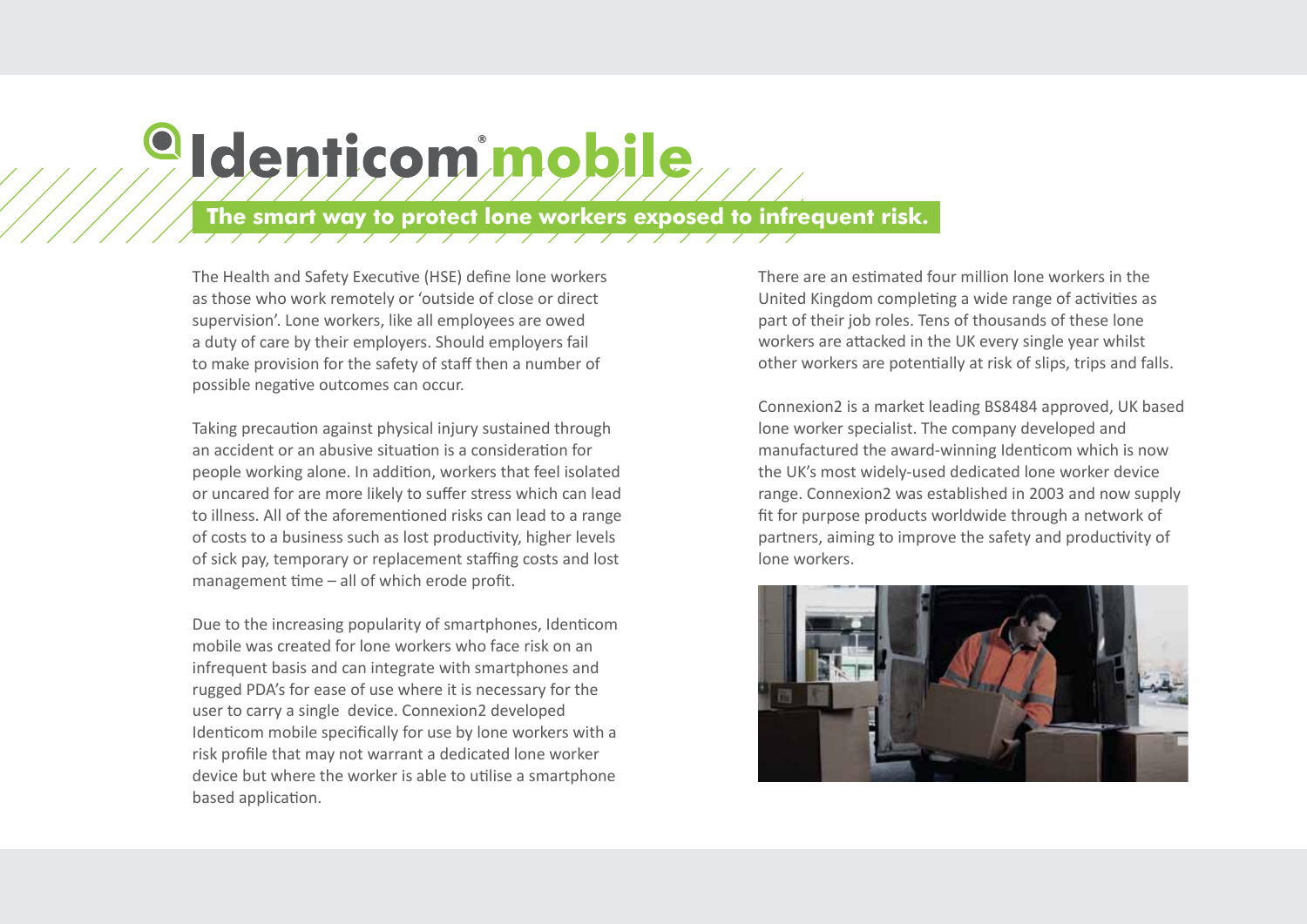Identicom mobile can be supplied as part of a BS8484 approved lone worker solution. It is an application for smartphones and is designed for use as part of a dynamic risk assessment and to ensure lone workers receive assistance should their personal safety be at risk.

Identicom mobile is available on Android, BlackBerry, iPhone\*and Windows Mobile smartphones and the Rugged PDA, Psion EP10. The application uses the same key features as the Identicom lone worker device, including the 'Amber Alert' and the 'Red Alert' for 24/7 monitoring and appropriate escalation.

\*Please note – due to the functionality of iPhone it is not possible for a solution featuring that device type to be compliant against BS8484.

- Around 160 attacks on lone workers are made daily\*\*
- In 2009, 23.4 million working days were lost due to work related ill health and 5.1 million due to workplace injury (HSE)
- An estimated 603 000 workers had an accident at work in 2010/11 - 200 000 of these injuries led to over 3 days absence from work and 150 000 to absence over 7 days (LFS)
- Slips and trips cost UK employers £512 million every year



#### \*\* Source:

Attack Statistics taken as an average for 2008/09 from a variety of sector sources including the NHS, Retailers against crime, and Inside Housing. Slips, Trips and Falls statistics are taken from the Health & Safety Executive. LFS: Labour Force Survey, HSE: Health and Safety Executive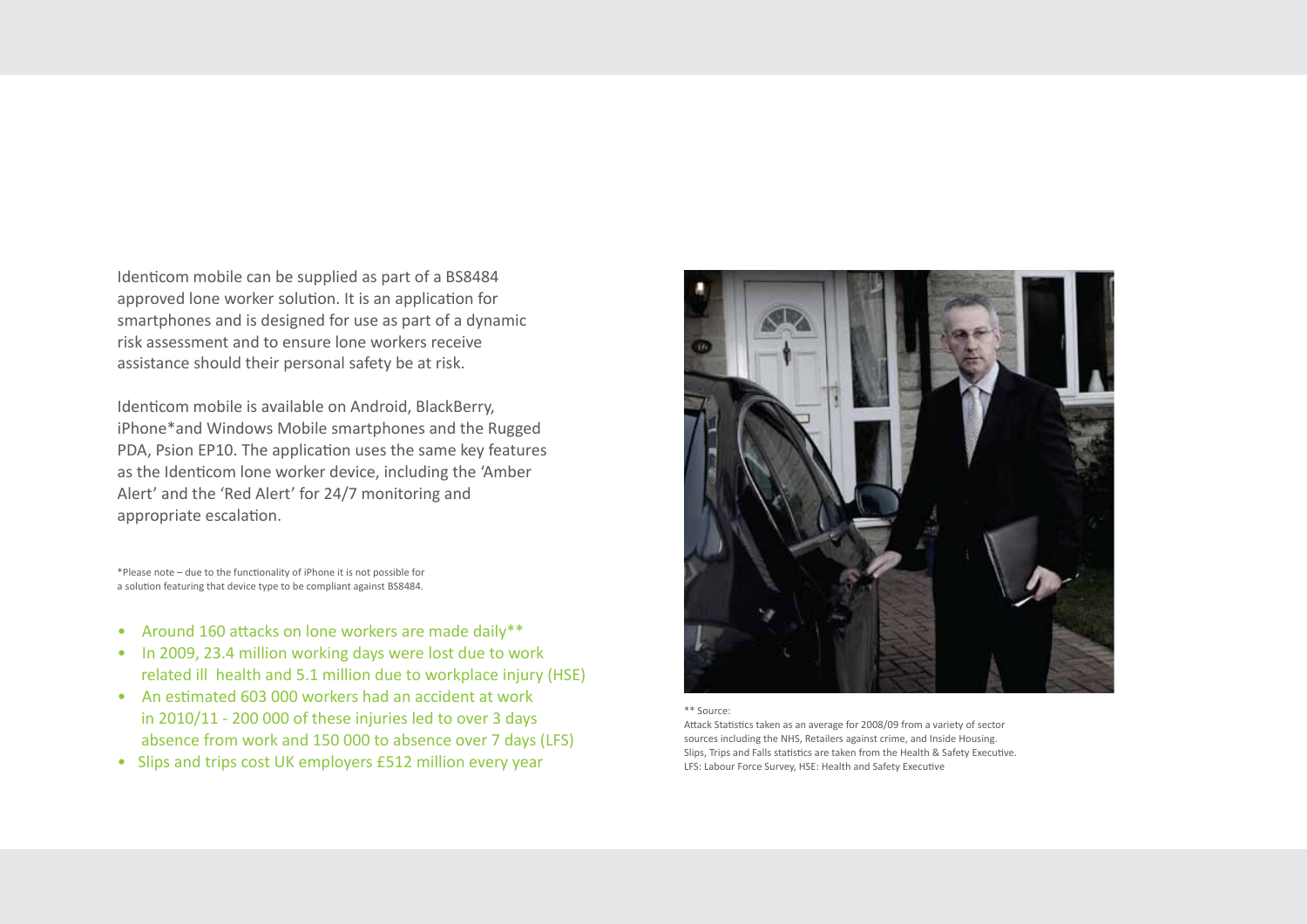# *Features and Benefits*

**Identicom mobile was updated in 2013 and is designed specifically for users facing risk**

 **on an infrequent basis.** 

The Identicom mobile application is easy to install, has an intuitive and comprehensive user-interface, integrates into a user's current routine and enables a worker to raise an alarm if they feel their safety could be compromised or they become incapacitated.

Like the Identicom lone worker device, Identicom mobile uses the same key functions including:

| Amber Alert                                             |  |
|---------------------------------------------------------|--|
| Call<br>Leirre Amber Alint (Honic missiog)              |  |
| <b>Call with Timer</b><br>Start Greenwill phone metalog |  |
|                                                         |  |
|                                                         |  |
|                                                         |  |
|                                                         |  |
|                                                         |  |
| <b>Amber Alert</b>                                      |  |

Allowing lone workers to leave contextual messages including where they are and any possible risk.



A live audio link to 24/7 alarm monitoring.



Allowing workers to receive feedback on their GSM connectivity and GPS status.



Available on Android, iPhone and Windows Mobile. This is an automatically raised 'Red Alert'.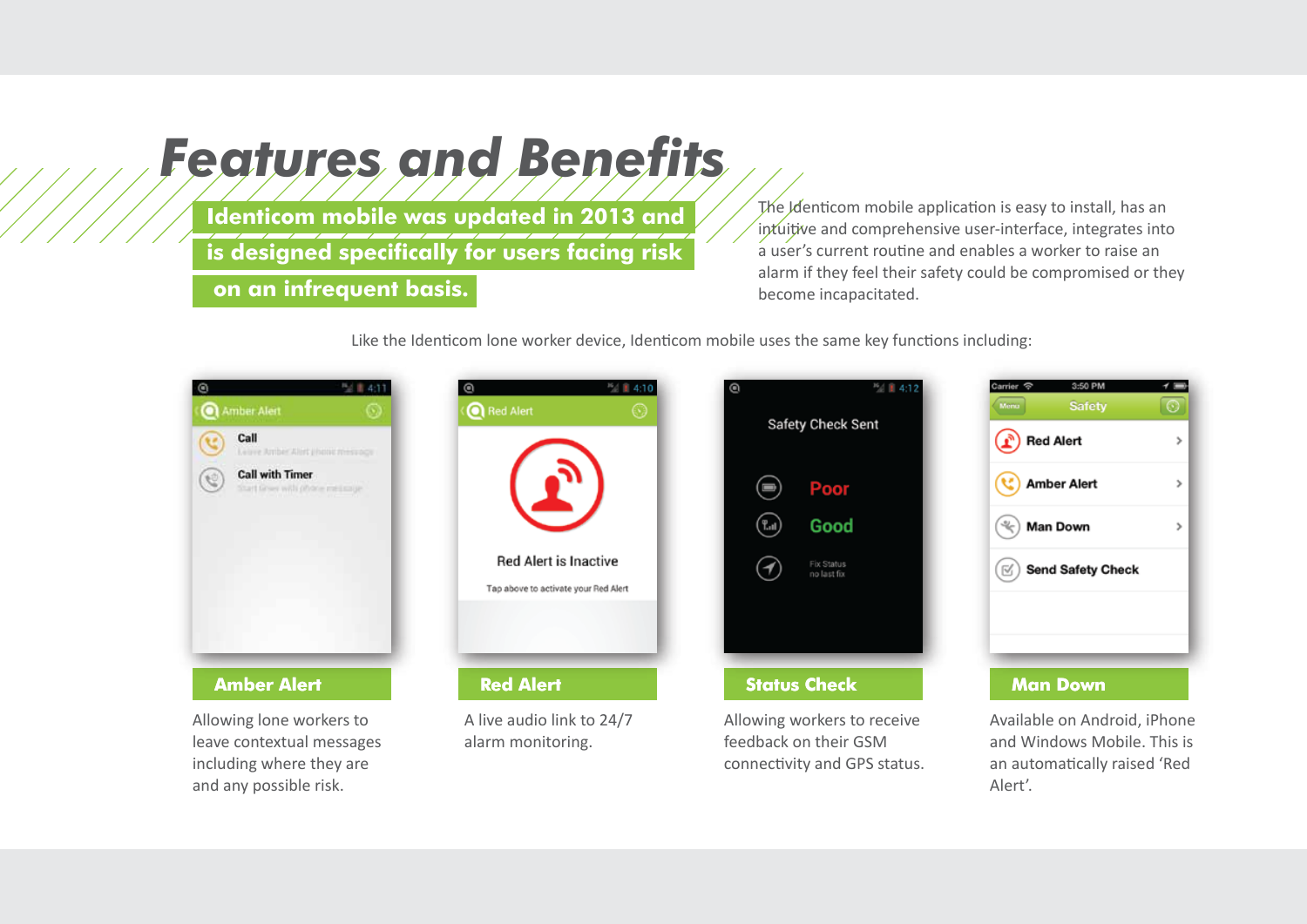## **Benefits**

#### **Operates When the Key Lock Function is Activated**

Unlike Identicom mobile, some smartphone applications do not allow a user to raise an alarm through a designated key whilst the key lock function is activated. However, Identicom mobile allows the manual opening of a 'Red Alert' through the menu and discreetly through a definable key.\* (\*Device permitting)

#### **User Friendly and Easy to Install**

The product also marks an improvement on many lone worker smartphone applications in terms of its user interface with a comprehensive design. Identicom mobile is easy to install - a user can simply download from the relevant application store and follow the instructions provided.

#### **BS8484 Approved\***

BS8484 is the British Standard for the provision of lone worker device services. Its official title is the 'Code of Practice for the provision of lone worker device services' and was introduced in September 2009. Unique Reference Numbers (URNs) are allocated by Police Forces for security systems that are BS8484 approved to ensure a timely response to users.

Identicom mobile can be deployed as part of a BS8484 approved solution ensuring a guaranteed Police escalation at a regional level through a URN where appropriate. This is currently the most effective way to elicit a Police response in the UK, one level above a 999 call, saving valuable time. For more information, ask your solution provider.

#### **Mobile Workforce Management Platform**

Identicom mobile is available as a stand-alone product or in tandem with the  $^{\circledR}$ MobileWorkforce. For more information please speak to your supplier.

The platform provides a range of new options and benefits for the coordination of lone workers - both for those responsible for large teams of staff, down to the management of an individual working alone in the community. The platform provides greater safety benefits to the worker and proves a powerful tool to a lone worker manager due to the ability to access comprehensive location data on individuals through GPS and GPRS technology.

\*Only relates to UK.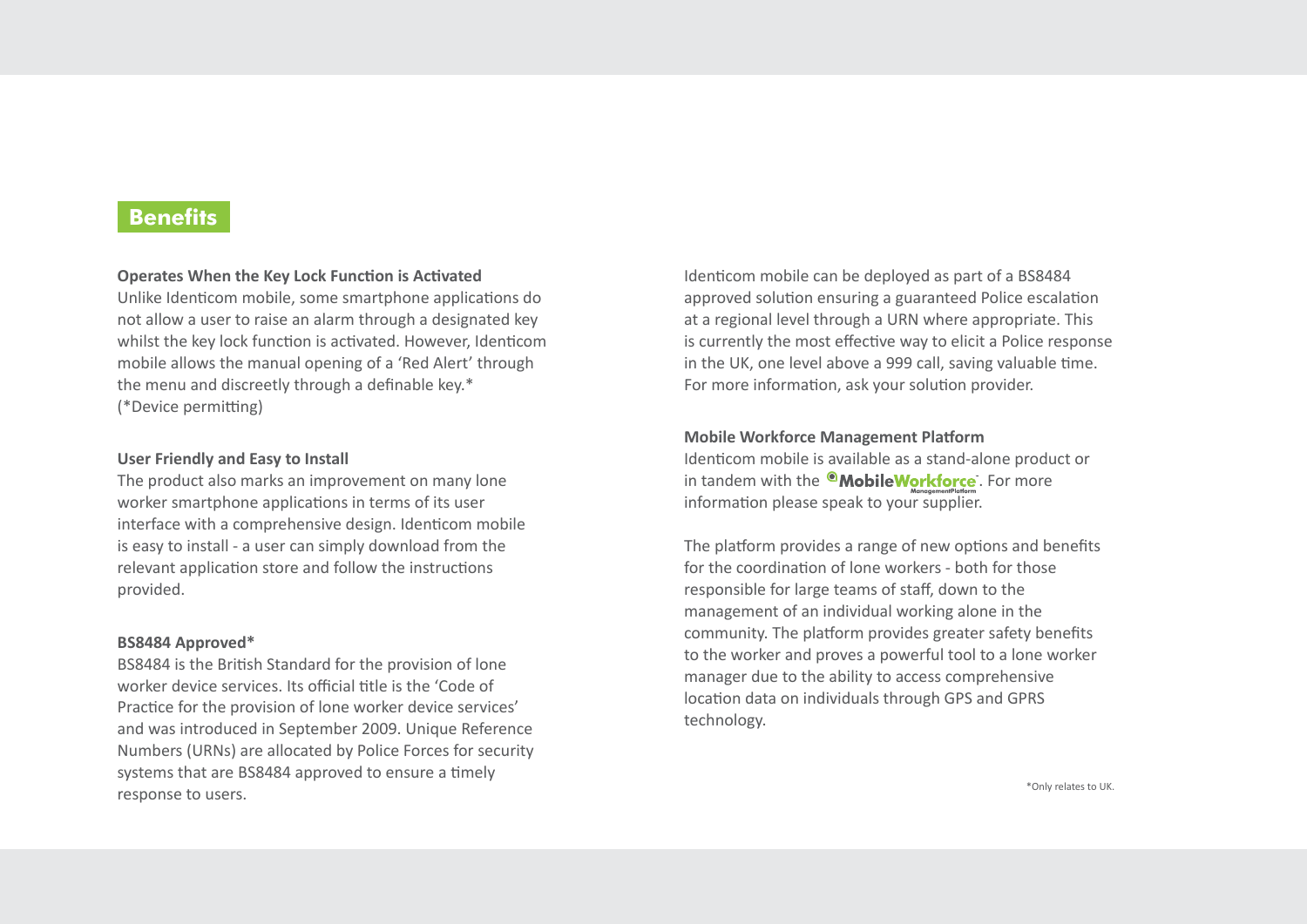# *Operating Systems*

**Identicom mobile is available on Android, BlackBerry, iPhone and Windows Mobile devices.** 

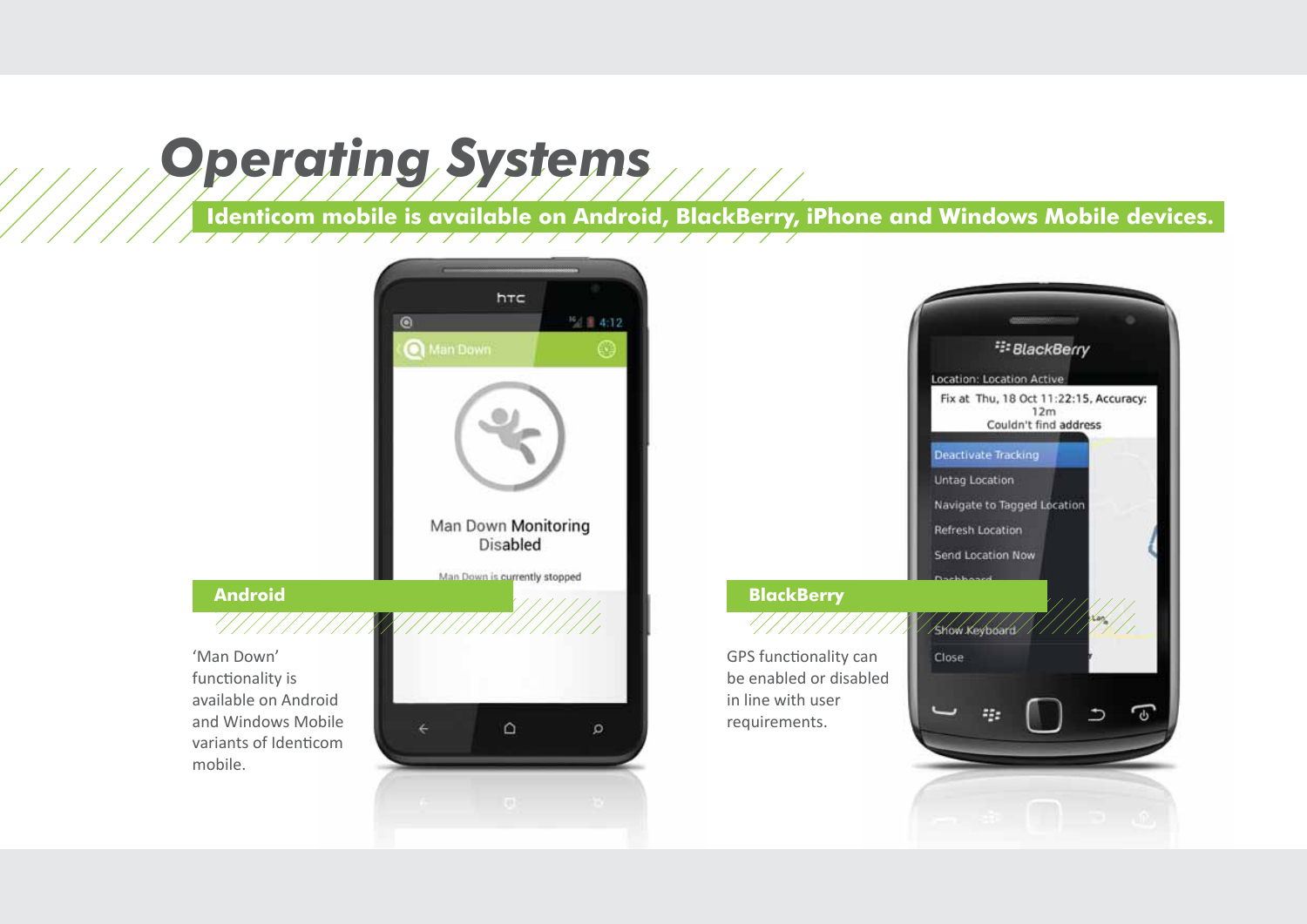

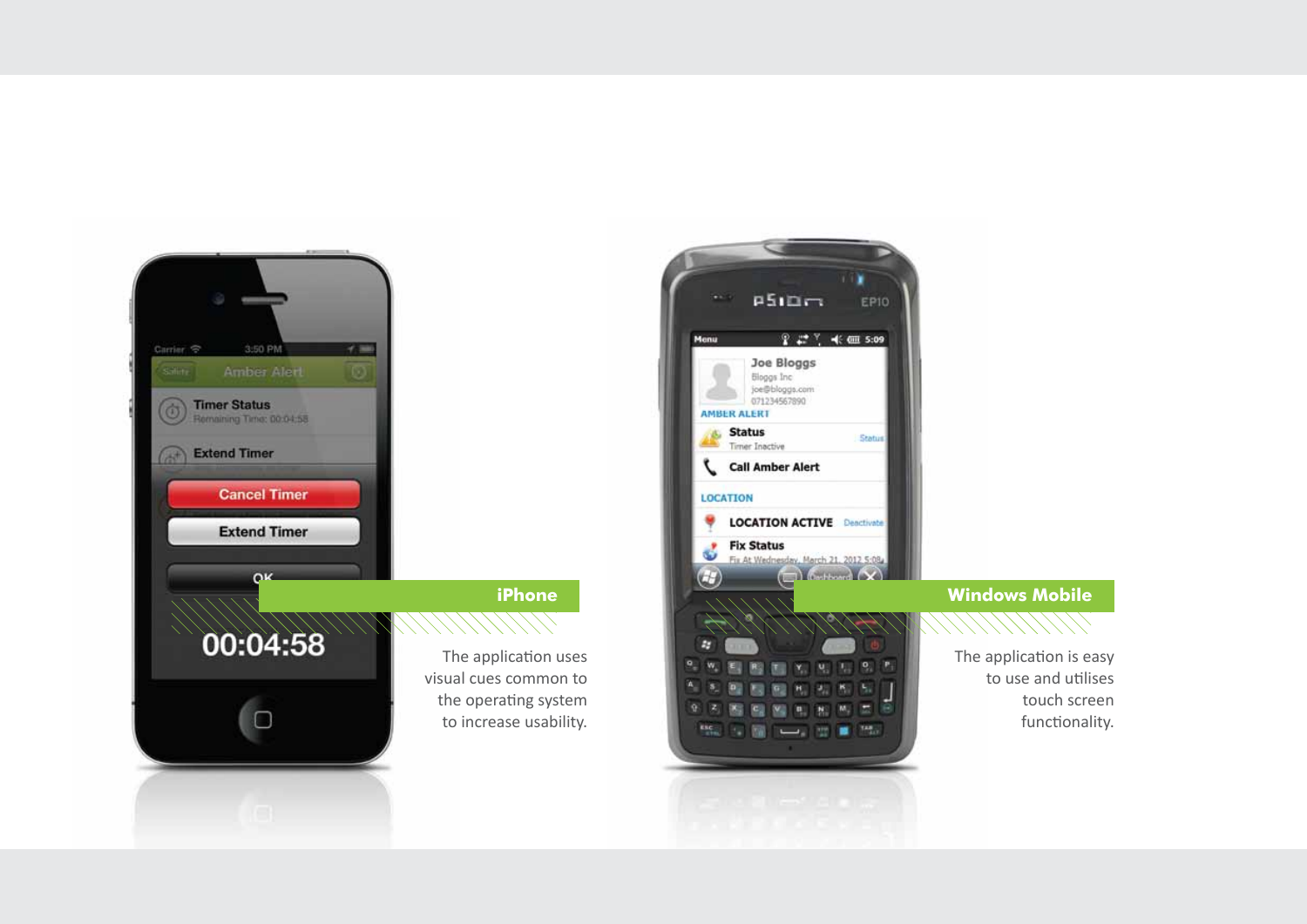# *Identicom Mobile On Ruggedized PDAs*

**Identicom mobile with automatic** 

**'Man Down' function on Rugged** 

## **PDA devices.**

Man Down functionality is available through the use of tilt sensors in the device (functionality permitting), which enable the application to detect a 'Man Down' situation should a user become incapacitated due to illness or a slip, trip or fall.

Identicom mobile is also suitable for use on rugged PDAs and can integrate with a user's current PDA allowing a combination of lone worker protection and job allocation. Many job types require a sturdy smartphone and lone worker protection so could benefit from using a ruggedized PDA with Identicom mobile.

The 'Man Down' function works when the device is placed horizontally for the standard agreed time of two minutes\*. It then begins to intermittently vibrate for another two minutes\* making the user aware of the alert and then escalating to a 'Red Alert', where it is transferred to an Alarm Receiving Centre for an escalated response in line with the requirements of the situation.



\*time can be changed as required by the user/employer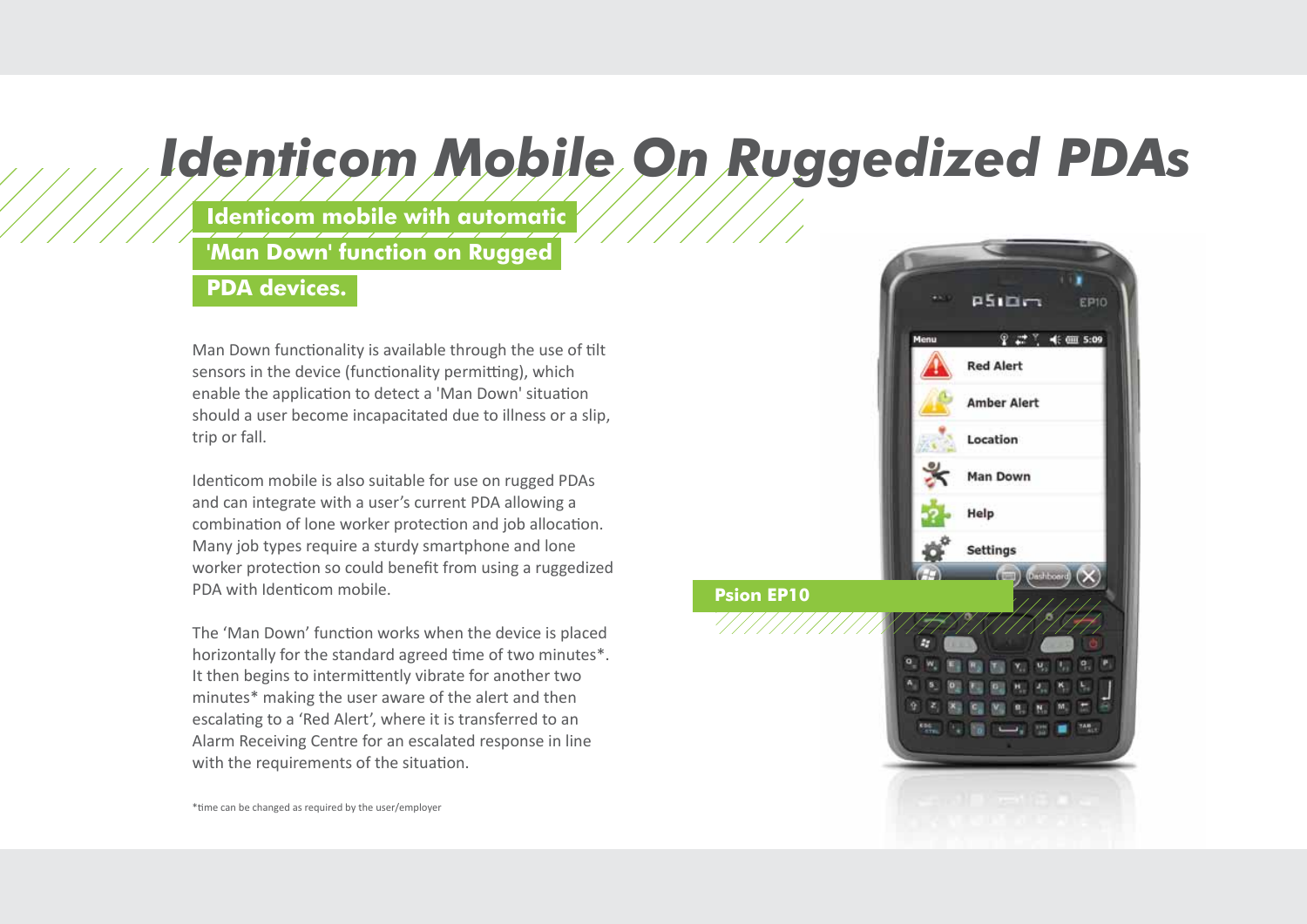## *Potential Users Include:*

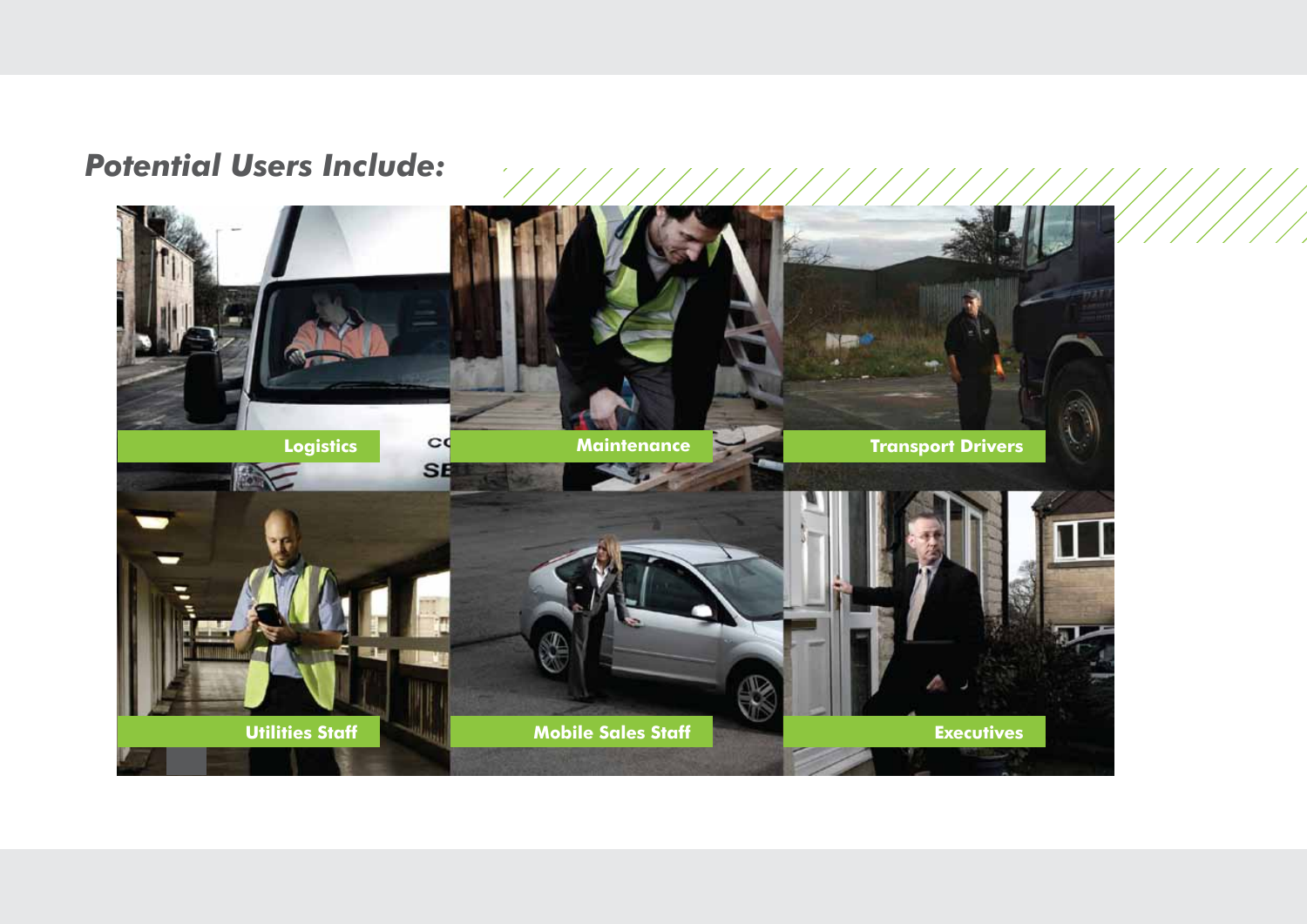# *Who Benefits From a BS8484 Approved Lone Worker Solution?*

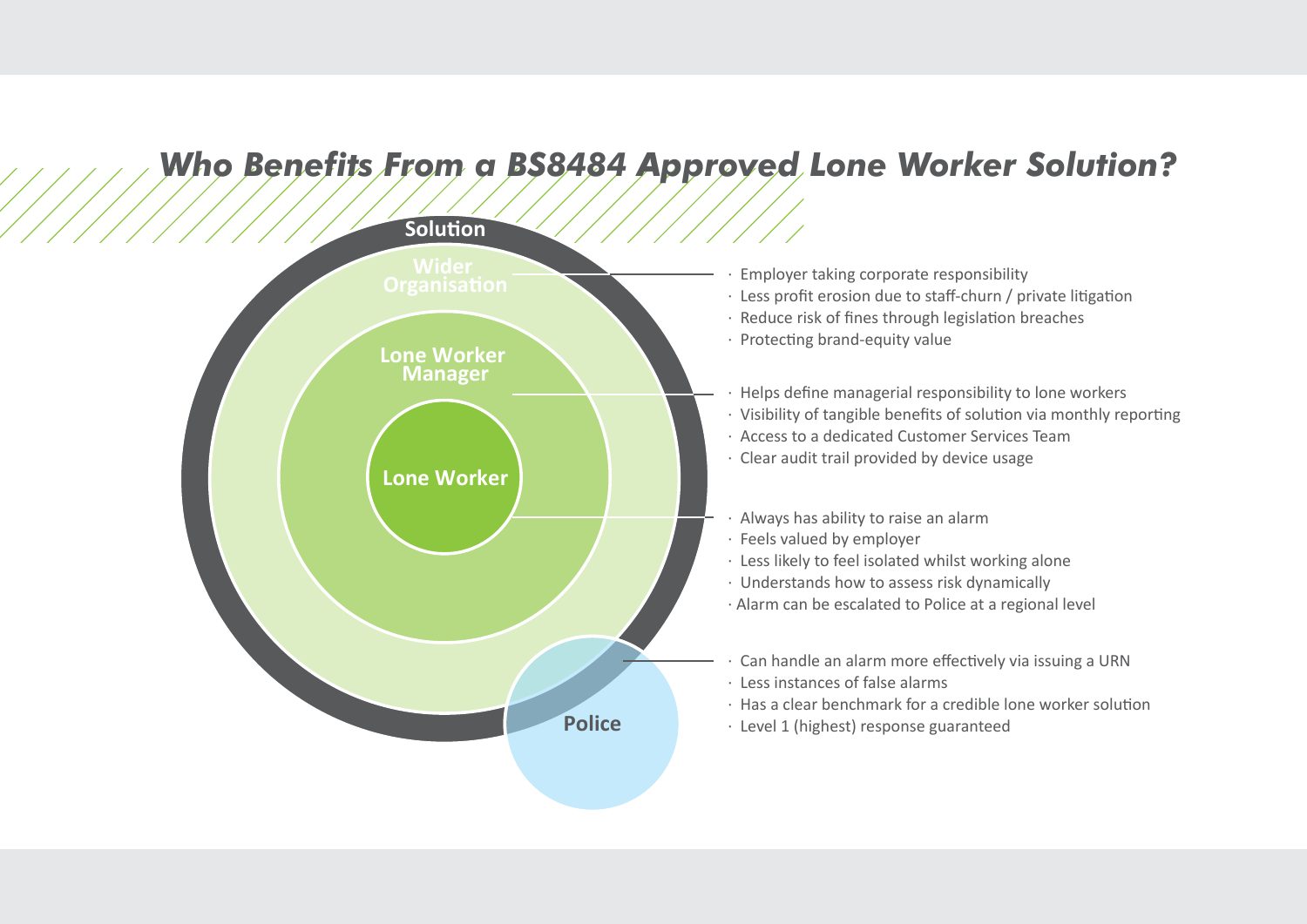## *Meeting Your Duty of Care and the Legislative Landscape*

**The HSE Estimates the cost of a single physical** 

**attack to be in excess of £20,000.**

Statutory legislation for Health and Safety in the UK, such as 'The Health and Safety at Work Act 1974' and 'Management of Health and Safety at Work Regulations 1999', is regulated by the HSE. Any investigations uncovering breaches of a relevant act can result in substantial fines being levied against an organisation, often being hundreds of thousands of pounds.

Criminal Legislation in the form of the Corporate Manslaughter and Corporate Homicide Act 2007, means that any company suffering a death in the workplace will be investigated jointly by the Police and the HSE. Any organisation found guilty of breaching the act can be charged a fine of more than £500,000. Catastrophic brand equity and share-price damage can also result from the enforcement of Publicity Orders announcing the conviction. Whilst cases of Corporate Manslaughter and Corporate Homicide can only relate to a business, cases of Gross Negligence Manslaughter against individuals can also run concurrently where deemed in the public interest if an individual is deemed culpable.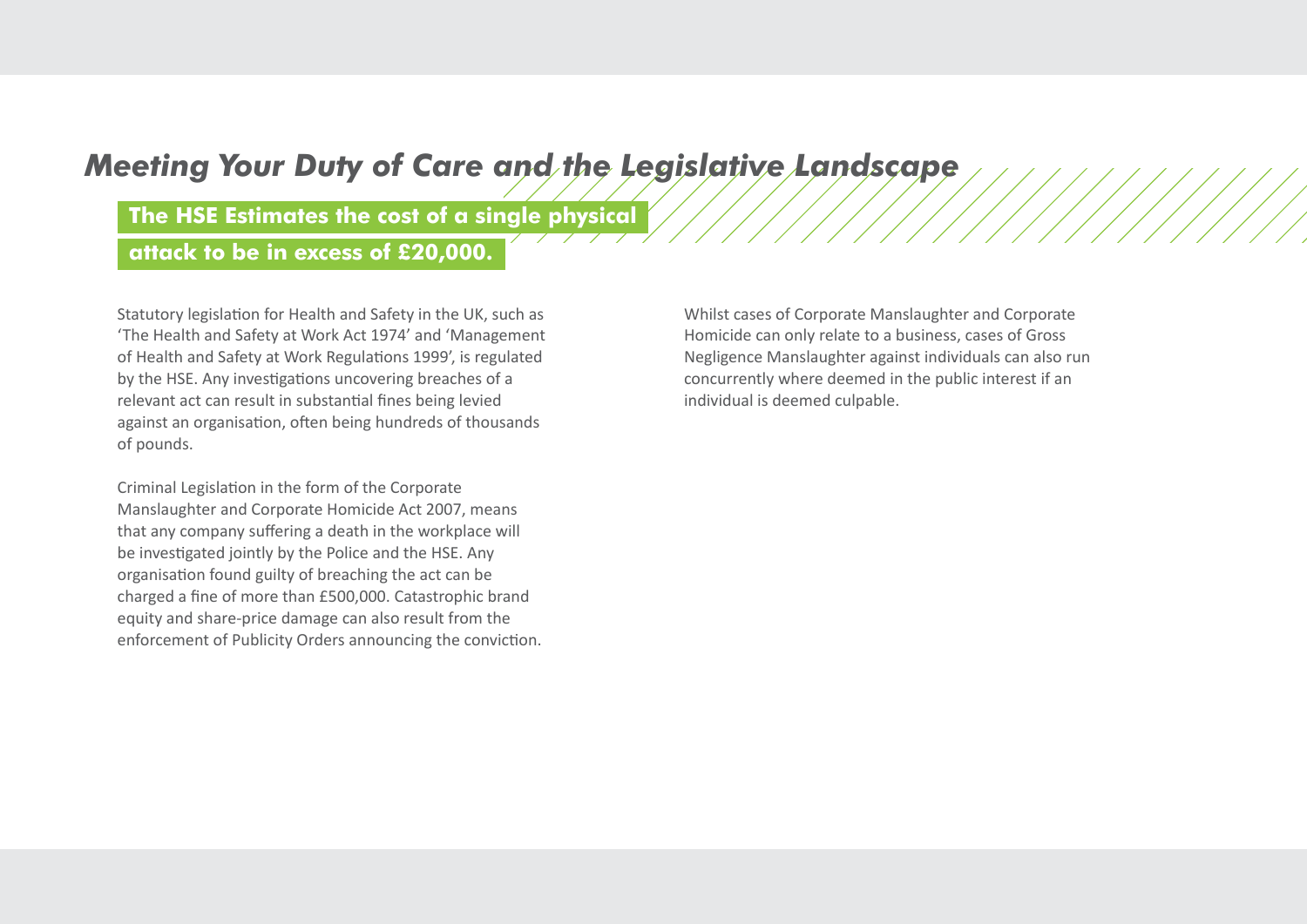# *Tagging Risk and Your Lone Worker Community*

**Identicom mobile now allows a user to share a raft of useful information to other colleagues** 

**in the same lone worker community through** 

**a host of new functions.\*** 

All link into a client's Mobile Workforce Management Platform and allow colleagues to access relevant information about colleague activities, points of interest or risks to lone workers. This proves to increase cohesion between teams of lone workers, and helps an organisation create a consistent and valuable audit trail.



### **Upload Pictures**

Take a picture or video and upload direct to your platform to share with colleagues – this can be around points of interest, perceived risks, locations, environmental conditions etc.

| <b>O</b> Tag Item                                    |   |
|------------------------------------------------------|---|
| <b>DESCRIPTION</b>                                   |   |
| Broken Lamp Post                                     |   |
| <b>MEDIA ITEMS</b>                                   |   |
| 1 Photo(s) and 0 Video(s)                            |   |
| Add Photog & Videos to this Tagged Iteru<br>LOCATION |   |
| Set location                                         | 7 |
| Set where this Tapped Herr is                        |   |
| TYPE                                                 |   |
| General                                              |   |
| Choose a type for this Tagged firm.                  |   |

### **Tag Risk**

Assign a level of risk to a picture or location in order to inform the relevant personnel. Users also have the ability to provide notes of supporting information on why such an item has been tagged. This is then available across the whole community.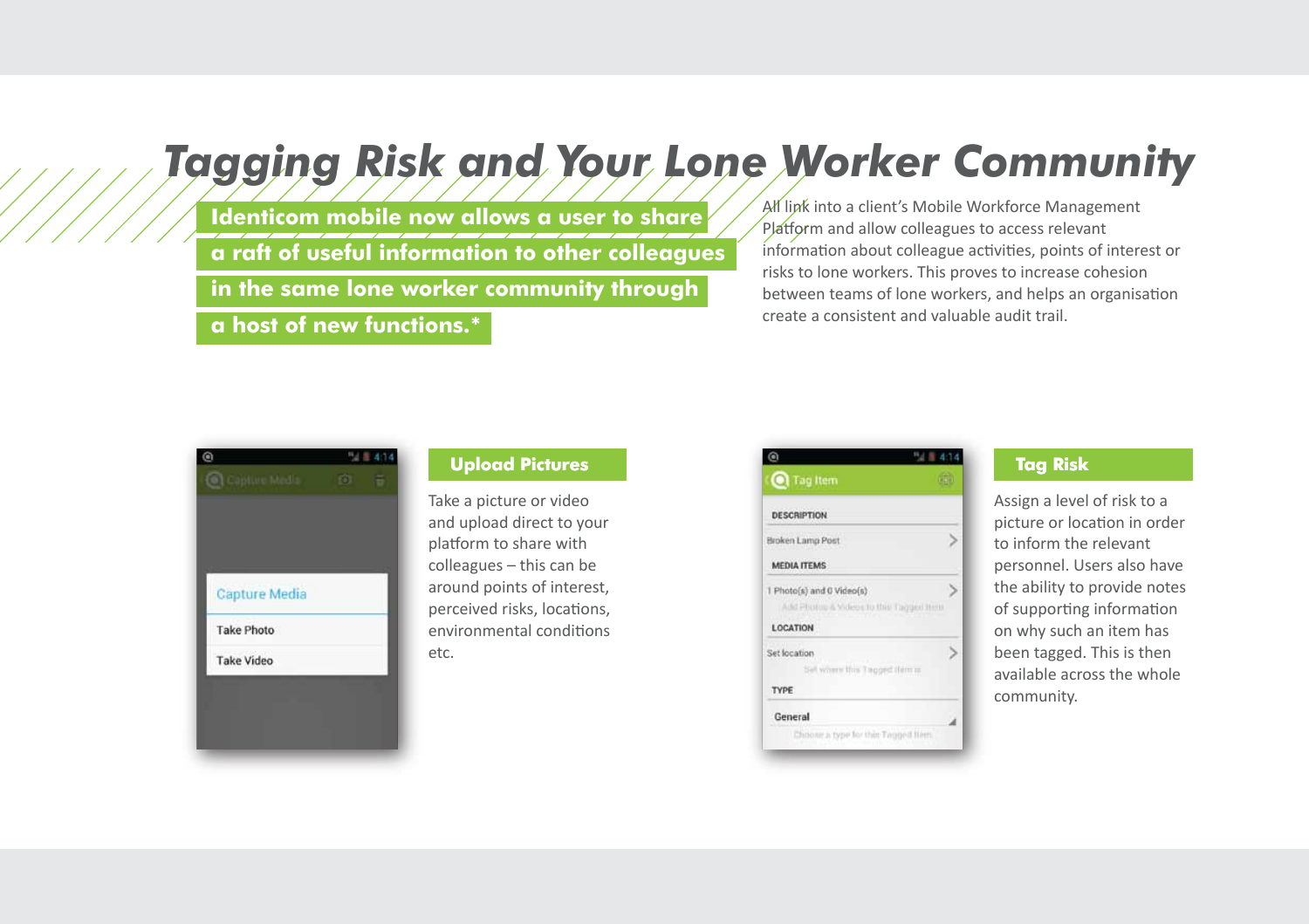## <sup>@</sup>MobileWorkforce

Capture images and upload directly to MWMP and share within your lone worker community.



### **Share Location**

A user can upload their current location to help inform colleagues of their whereabouts, or to inform as part of an audit trail on works progression.





Users have the ability to log in and out of the application in order to confirm when they are at work. This function is also supported by a 'Privacy Mode' setting where a user retains control of their location information whilst on breaks etc.



\*New functions referenced on this page are not available on the Windows Mobile version of the product.